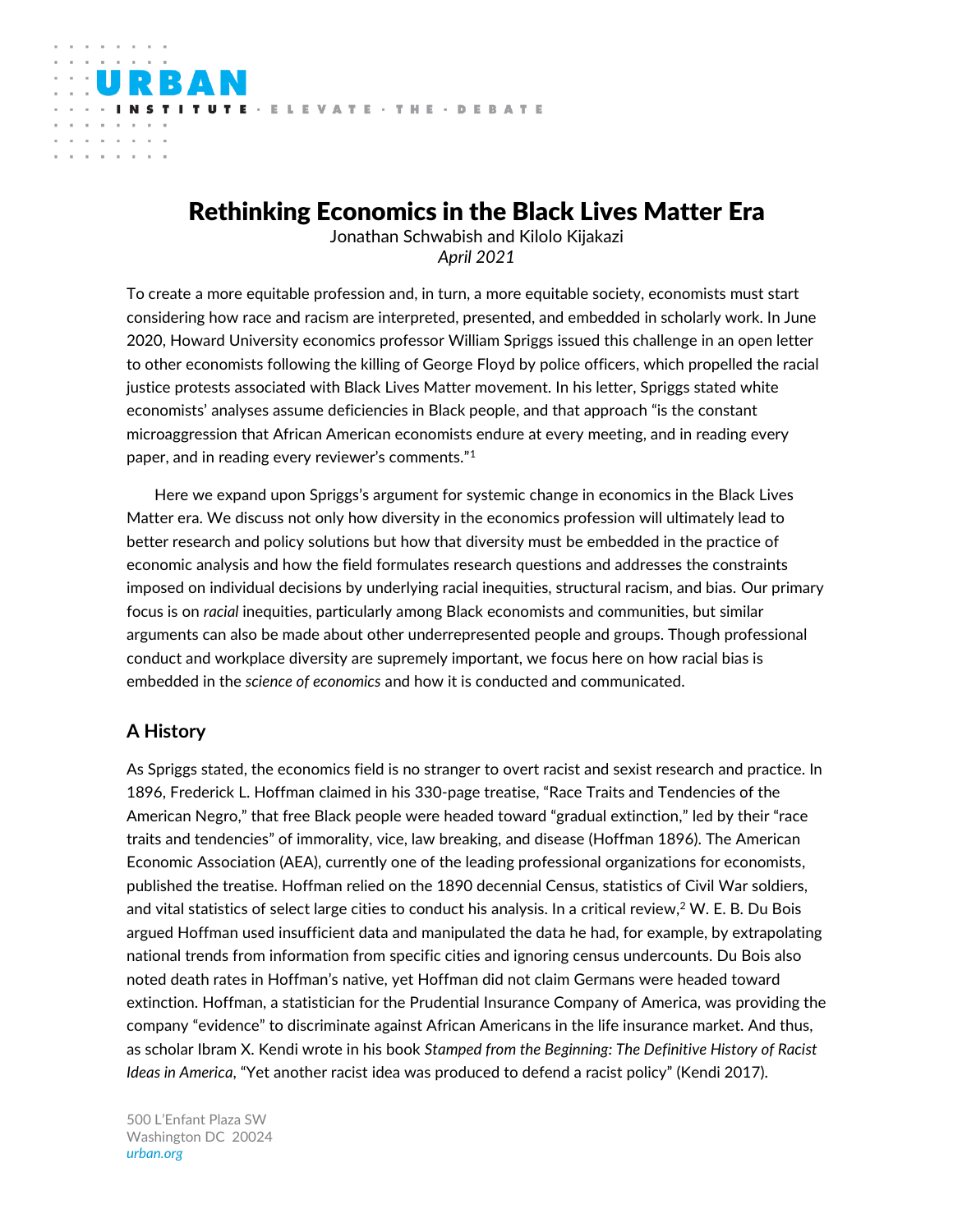Twentieth-century economics was also home to racist thoughts and scholarship. In 1965, Nobel prize–winning economist George Stigler argued Black people were inferior workers and the solution was to foster "the willingness to work hard."<sup>3</sup> Stigler's perspective was not an exception and reflected the biases of economists and institutions at the time. Indeed, as Spriggs noted in his letter, economics has "a deep and painful set of roots that too few economists acknowledge."<sup>4</sup>

For the past several years, discussions around racism in economics have become more visible and have focused on the racial makeup of the profession and how economists of color are treated in university departments and other organizations. A 2019 survey conducted by the AEA found 3 percent of association members identify as Black, 10 percent identify as Hispanic or Latino, and 15 percent identify as Asian (Allgood et al. 2019). Almost half of Black respondents (47 percent) reported experiencing discrimination, compared with 24 percent of Asian respondents, 16 percent of Latino respondents, and 4 percent of white respondents. However, the lack of diversity in the profession is not strictly an issue of how economists are treated personally and professionally; it also contributes to bias in the science. One respondent in the AEA survey noted how the field's lack of diversity affects economists' views of the economy:

"Open any undergraduate macro textbook and check for structural unemployment in the USA. You would find many reasons for structural unemployment but *not* race? This is despite the US having a *big* structural problem with Black unemployment. Why do textbooks ignore it? Because economics is dominated by people who have little concern about the consequence of racism, and people who have the concern are excluded. [It is] urgent for economics to attract Black talent" (Allgood et al. 2019).

This is not to say individuals and groups have not been working to address implicit and explicit racism in the profession. In 1969, Black economists founded the Caucus of Black Economists (now the National Economic Association)<sup>5</sup> "to address the underrepresentation of Black economists in the American Economic Association and in the profession at large" (Simms 2020). In 1968, the AEA established the Committee on the Status of Minority Groups in the Economics Profession to "increase the representation of minorities in the economics profession, primarily by broadening opportunities for the training of underrepresented minorities."<sup>6</sup> And work by individual scholars, including William Darity,<sup>7</sup> Darrick Hamilton, ${}^{8}$  and Cecilia Rouse, ${}^{9}$  makes clear broader discussions must take place.

More recently, in October 2017, the AEA formed a committee to consider a code of professional conduct, laying out prohibitions against harassment and discrimination. <sup>10</sup> In May 2019, the AEA announced an ombudsperson program to receive reports of racism and harassment. The June 2020 report documented 65 complaints, including allegations of sexual harassment (including rape and attempted rape) and discrimination based on sex, race, national origin, age, marital status, and religion.<sup>11</sup>

The introspective look at the profession and how economists treat one another must also turn to the science—how researchers treat the issues and policies that affect marginalized groups and how results are presented, interpreted, and discussed. Researchers in the field—currently overwhelmingly white—must ask themselves whether they ignore disparities across racial and ethnic groups when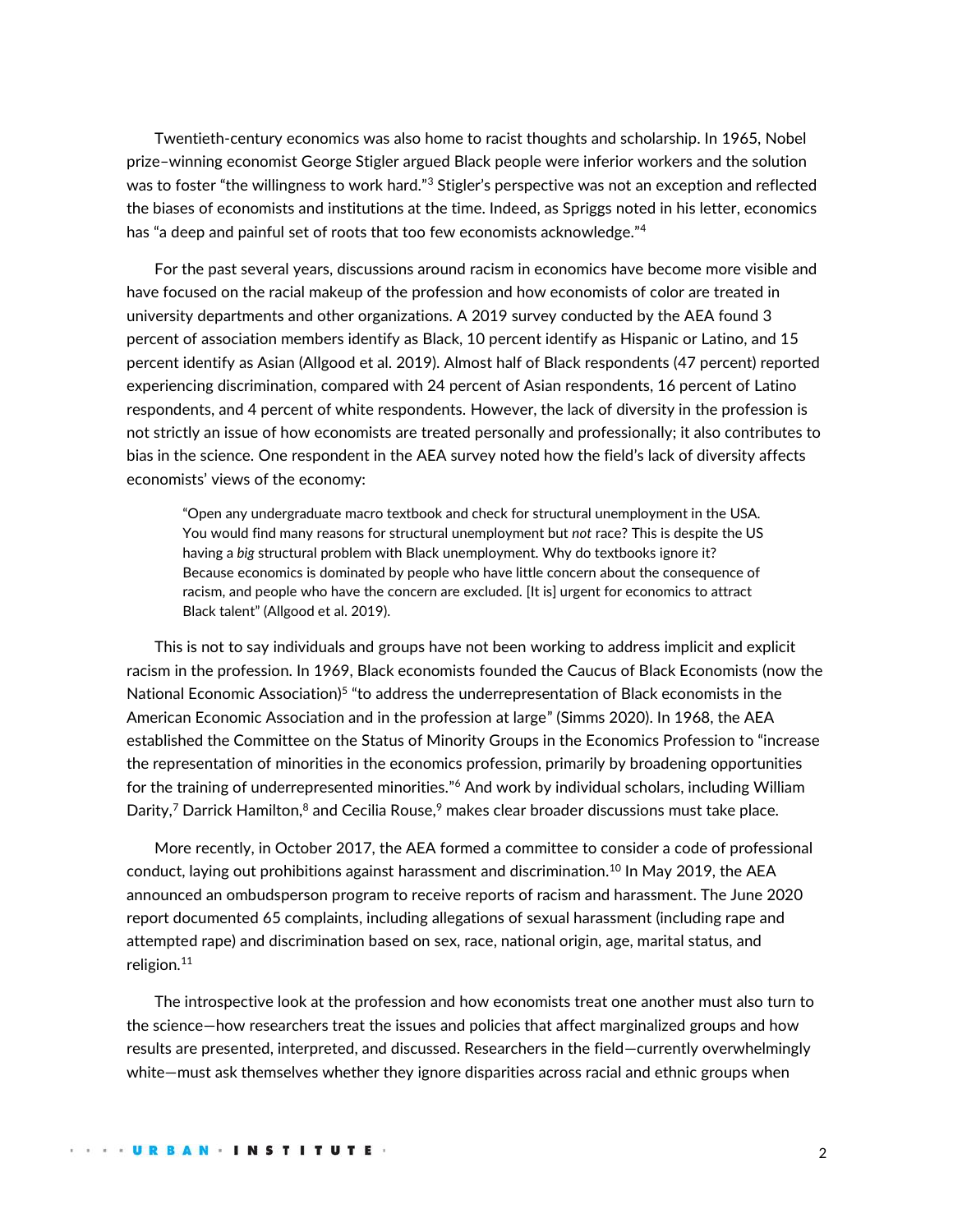conducting and discussing their research. Economists must also recognize estimating statistical models that include race and ethnicity as variables but failing to discuss or highlight how underlying and widespread structural or institutional barriers affect certain groups is a form of oppression and systemic bias that perpetuates damaging stereotypes. Economics also needs greater inclusivity; organizations and university economics departments should seek out and incorporate the perspectives of Black scholars and other underrepresented groups when assessing economic science and developing solutions and alternative approaches.

Economists must also ask, when research considers racial and ethnic disparities, does it do so in shallow—and potentially harmful—ways? Even acknowledging limitations in data and techniques and that, like any science, economics builds on itself over time, the field has ignored structural inequities for far too long (Brown et al. 2019). The field has also long been based on, and has taken for granted, a conception that people are rational actors making rational choices based on rational information. This theory has not examined how systemic barriers affect rational actors, choices, and information. Further, the "mathematization" of economics may have also limited the scope of the field to only problems and issues that can be explicitly counted and measured (Hudson 2000).<sup>12</sup>

# **The Regression Discussion: One Path to Equity**

Within the economics literature are thousands of tables of regression results and summary statistics describing possible associations or causes between one variable and another. In those regressions, some outcomes, like earnings or participation in a program, are modeled as a function of four main classes of variables:

- 1. Demographic (e.g., gender, race, and marital status)
- 2. Socioeconomic (e.g., income and work status)
- 3. Contextual (e.g., the local unemployment rate)
- 4. Policy-related (e.g., the minimum wage or public health insurance availability)

Researchers try to say how policymakers or stakeholders can affect outcomes, such as poverty, participation in different programs, or food insecurity rates. In some cases, researchers explicitly explore whether a certain policy variable affects the outcome, which becomes the center of the discussion, and other results are given a cursory mention or ignored altogether.

Ignoring or downplaying findings about race is perhaps the most obvious way economics fails to address race. If the coefficient estimate in, say, a regression model shows the results for Black workers are statistically significant, those results say *something* about Black workers' experiences. As an example, such a finding might act as a proxy for the unobserved consequences of racism. A meaningfully large coefficient on "Black workers" is not capturing the race or ethnicity of a person but rather the inequities of society imposed on a specific group. However, researchers may (and, more often than not, likely do) attribute these findings to some intrinsic differences among Black workers, rather than investigating whether those findings reflect structural or institutional racism,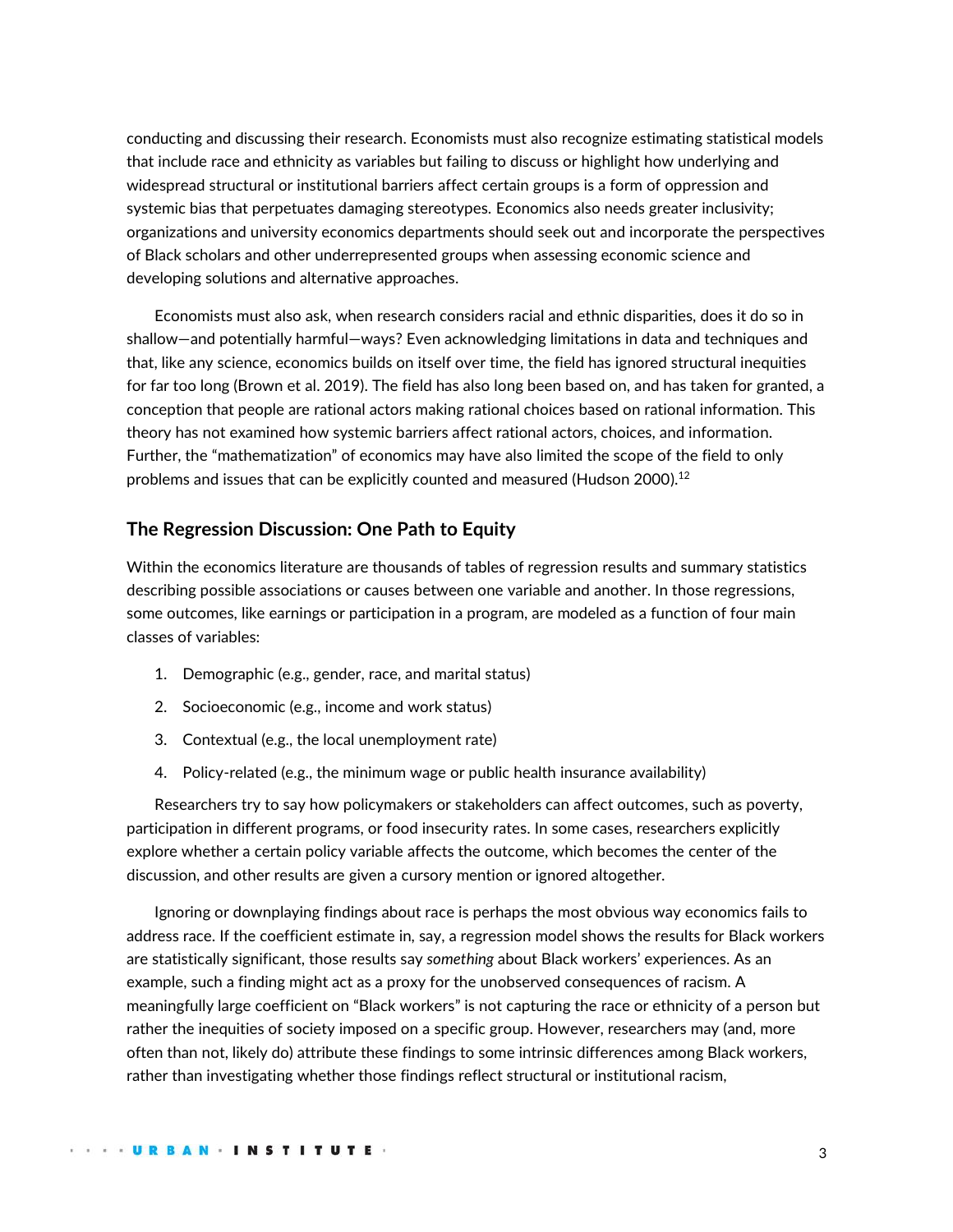discrimination, or underlying prejudices. By ignoring those systemic results, researchers too often fail to highlight societal and economic forces that perpetuate racial inequities.

Even when racial differences are "explained away" by other variables in the model (rarely the case because far too many factors cannot be measured), racial or structural issues are likely still at play in the underlying education system, criminal justice system, or any number of systems, policies, and programs that uniquely and negatively affect communities of color. If certain variables supposedly capture the effect of those variables alone, then measures of race and ethnicity are, the argument would follow, somehow capturing innate racial differences. Take education, for example; Black workers earning less than white workers because they have lower educational attainment levels does not mean race does not matter; it could (or does) mean Black people have been segregated into underresourced schools. The argument that some inherent characteristics about Black workers lower their earnings is akin to Hoffman's original thesis (though, one could argue, with better data).

As noted, ignoring results on measures of race is a form of oppression and systemic bias. Doing so places responsibility for those factors on those supposed innate differences and not the structures and policies that support discrimination and prejudice. To prevent harm, economists should acknowledge differences across racial groups, even if they are not the central focus of the analysis, to demonstrate the underlying structural inequities in systems and policies. Whether harm is intended is irrelevant to the reader who has been harmed; all harm is damaging.

More problematic than simply ignoring findings about race and ethnicity that do not squarely align with one's stated central thesis are interpretations that use "cultural" or "family structure" arguments as code for some deficiencies people of color have relative to other—that is, white—people and families. Instead of holding accountable the public policies that fail to address systemic inequalities and bias, economists more often speculate about how people and families of color are somehow inherently different from white people and families. Spriggs wrote the following in his open letter to economists:

"The fact that far too many economists blindly agree that negative attributes correlate to being African American and cannot see that relationship to police officers assuming all Black men are criminals is stupefying. The fact that a discipline that prides itself on being objective and looking for data to test hypotheses fails to see how negative attributes do not correlate with being African American is a constant irritant for Black economists."<sup>13</sup>

None of this is to say all economics research necessarily examines race; some does not or cannot because of the underlying model, question, or data sources. But many strands of economic research that examine race do not do so in depth, nor do they acknowledge the structural and institutional inequalities built into the American economy and government that have stopped, delayed, and destroyed the economic success of people of color.

The economics field fails to adequately address race in models and statistical analyses in many ways. Models can be misspecified so estimated effects fail to accurately capture differences across groups and instead are averages largely capturing the experience(s) of the majority group(s).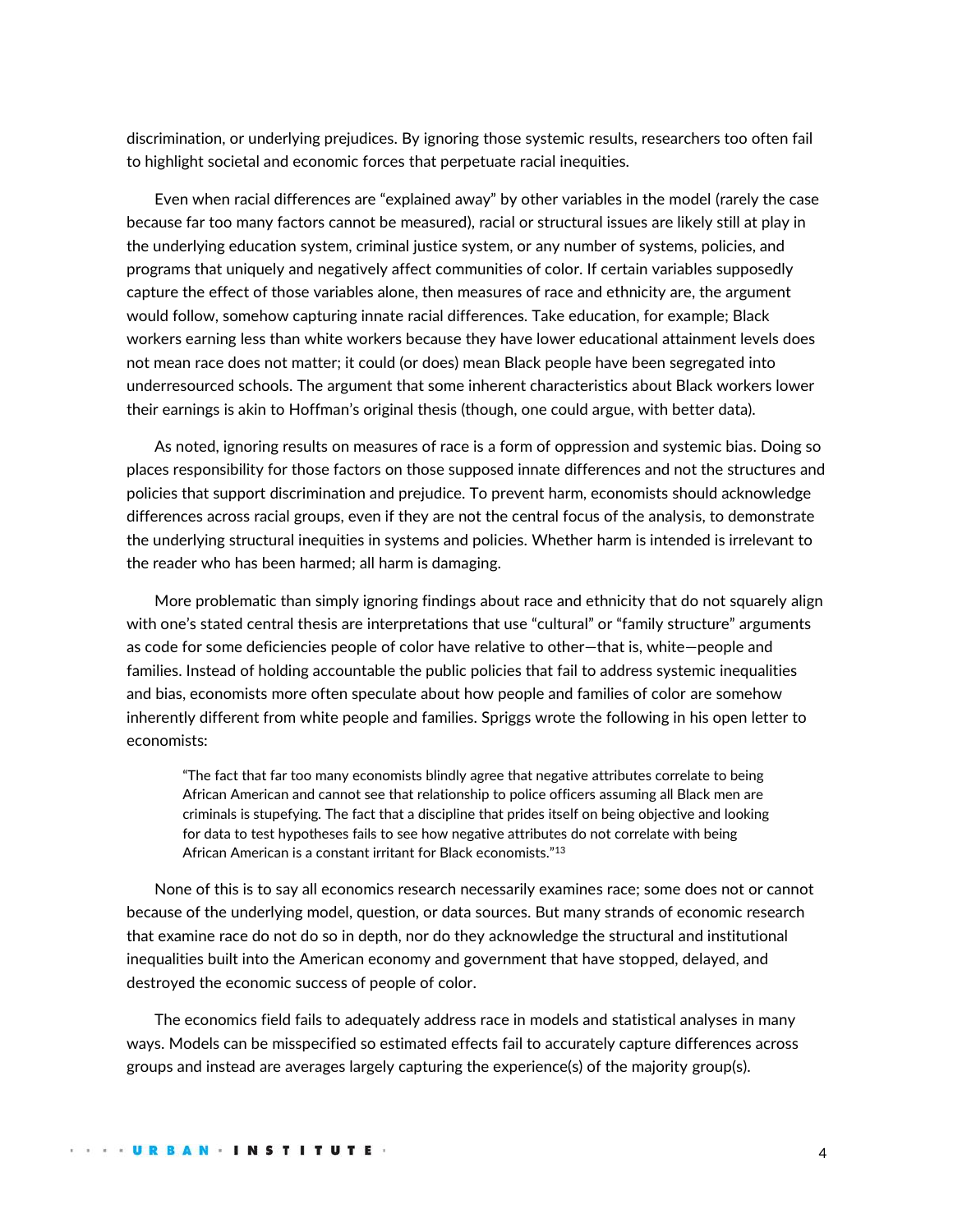Researchers can also misinterpret various findings possibly attributable to structural or institutional racism but which they instead attribute to some inherent deficits in people or communities of color.

This argument also extends to the field's chief concern with the analysis, production, transfer, and consumption of *things of value*. Different cultures and subcultures define many things of value differently, and because of racism, sexism, and long-standing structural and institutional barriers, many people pursue things of value the economics field does not or cannot measure (Lingenfelter 2007). Many economists judge value similarly across all geographies and cultures, either because of data constraints, modeling constraints, or ignorance. We are not anthropologists, but we recognize other social science fields can offer vital perspectives on and tools for analyzing the issues economists study. It is far beyond time the entire economics profession acknowledge and incorporate experiences, tools, and sciences historically excluded from economics.

# **An Alternative Approach**

We highlight one paper that demonstrates a conscious assessment of the difference in research results based on the exclusion or inclusion of structural racism variables in the model. In "College Is Not Enough: Higher Education Does Not Eliminate Racial and Ethnic Wealth Gaps," William Emmons and Lowell Ricketts present two approaches to specifying a model (Emmons and Ricketts 2017). The first uses a standard regression model and observable factors including college education, family structure, luck (e.g., inheritance), and financial decisionmaking (e.g., the share of housing in total assets and debt ratios). This approach, however, assumes all families face the same set of opportunities and choices. The authors then apply a second theoretical framework, which attributes differences in education, family structure, luck, and financial decisionmaking to historic and current structural factors, rather than individual behaviors. Using this alternative model, the share of the racial wealth gap explained by observable factors fell from 70 percent to less that 20 percent for Black and Latino families. The authors conclude the following:

"A structural-determinants framework suggests the vast majority of the Black-White and Hispanic-White wealth gaps may lie beyond the scope of individual actions or marginal policy changes directed at educational attainment, family structure, financial decisionmaking, or even wealth redistribution. Instead, the gaps appear to be deeply rooted in unobservable factors that may include discrimination or other long-lasting disadvantages" (Emmons and Ricketts 2017).

The authors reexamined their first model and pursued the alternative model in response to a critique by a Black economist, Darrick Hamilton at The New School. This underscores the important impact of Black scholars in economics and the imperative of eliminating structural barriers to their entry into the field.

# **Taking This Further**

These questions about the science of economics can be taken further: Are underlying economics questions built on structurally racist concepts of economic success? Take unemployment, for example; Black workers typically have higher rates of unemployment and involuntary part-time employment,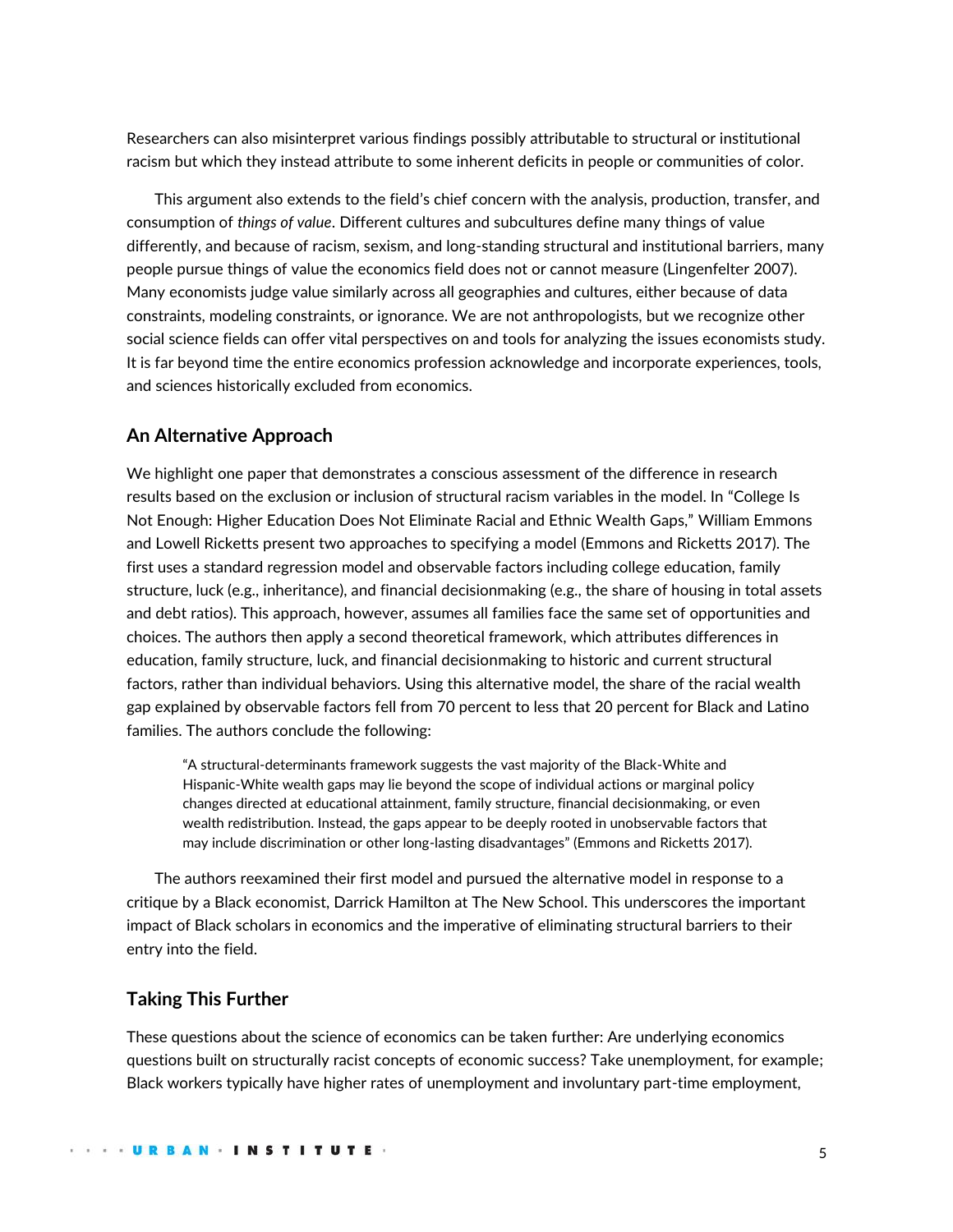longer periods of unemployment, $14$  and lower wages than white workers. Too often, economists and other researchers attribute this racial disparity to a lack of education or, more insidiously, lack of work ethic among Black workers. But disaggregating the data by education level shows the same racial disparities for Black workers at every education level (Williams and Wilson 2019). These findings, along with continued evidence of discrimination in hiring (Quillian et al. 2017), should lead to different or more comprehensive policy solutions (Kijakazi, Smith, and Runes 2019).

It is unlikely researchers are simply ignoring these coefficient results in their analyses. It is more likely researchers write up their results, simply acknowledge the differences, and then focus on what they deem are the more important results—like policy or economic variables—that, presumably, can be pushed and pulled to affect the outcome. Valuing only specific results, however, diminishes the importance of findings around racial and underrepresented groups. If the economics field explicitly acknowledges these findings are valuable, the discussion about how economic factors and public policies affect certain groups can become part of the science and discussion of results.

Authors may ignore racial results in a final, written product because of an existing academic publication process that tends to focus on a single outcome or policy lever (with exceptions, of course). Journal editors and reviewers expect authors to focus on how a policy can affect an outcome, but describing structural racial inequities, even in passing, may be viewed by publication gatekeepers (not to mention funders, mentors, managers, department chairs, and colleagues) as distracting from the focal argument. Are statements such as, "I notice these differences, but they are beyond the scope of this paper," an excuse for not addressing these inequities? Should researchers not strive to be "antiracist" in their work (Kendi 2019)?

### **Going Forward**

We have asked fundamental questions about the science of economics in this essay. Is the underlying science flawed? Do researchers need to admit the existence of structural racism and inequities in forming their research questions? Is the lens economists look through fundamentally structurally racist? Does the field need to incorporate a different way of thinking about research? Instead of taking structural issues as a given or ignoring them altogether, should they become a central part of the hypothesis?

As we consider these questions, we must appreciate the context in which many economists operate. Harassment, discrimination, and outright racism abound in the economics profession. This affects not just *who* are members of the profession but *how* the profession ultimately views, studies, and communicates to and about underrepresented groups. And how the profession considers underrepresented groups will ultimately affect public policy and the lives of real people and communities. Changing the profession and science of economics will ultimately lead to better, more representative research and policy solutions.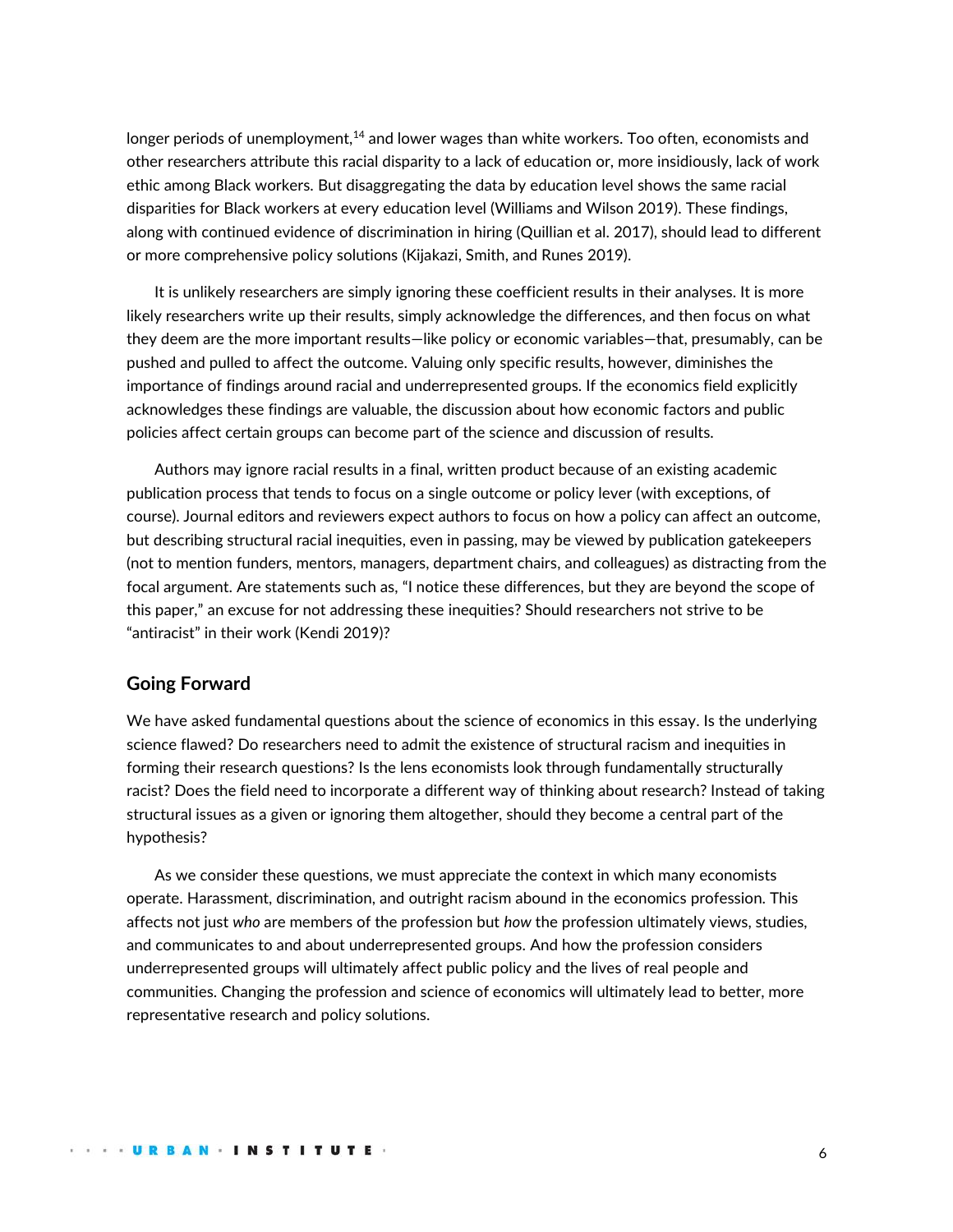In addition to addressing the lack of diversity in the profession and, more specifically, the underrepresentation of people of color throughout the professional pipeline, we believe economists can take several actionable steps to address biases in the science:

- 1. **Discuss and highlight findings about race.** Consider how findings about race are not simply control variables but might capture systemic biases in communities, societies, policies, and institutions.
- 2. **Acknowledge structural and institutional racism as potential factors.** Recognize that deficit framing—whereby people's or communities' attributes are blamed for failures—ignores the policy and societal forces at work.
- 3. **Encourage gatekeepers, such as funders, department chairs, and journal editors and reviewers, to take an active role in research.** Gatekeepers have a strong influence on how research is conducted, framed, and published. Academic journals, for example, can take a more active role in encouraging researchers to discuss racial equity in their work.

Through its use of different types of data and statistical rigor, the economics profession is wellpositioned to tackle these questions head on. But, as a group, economists must acknowledge the underlying biases that pervade the science, if not the field itself. Economists need to make comprehensive changes to ensure the profession includes the perspectives of underrepresented people and communities. In so doing, not only will the professional climate improve, but the science will be better positioned to recommend more equitable and inclusive policies and programs.

# **Notes**

- <sup>1</sup> William Spriggs, "A Teachable Moment? Will George Floyd's Death Spur Change in Economics?," Federal Reserve Bank of Minneapolis, June 9, 2020, [https://www.minneapolisfed.org/article/2020/a-teachable](https://www.minneapolisfed.org/article/2020/a-teachable-moment-will-george-floyds-death-spur-change-in-economics)[moment-will-george-floyds-death-spur-change-in-economics.](https://www.minneapolisfed.org/article/2020/a-teachable-moment-will-george-floyds-death-spur-change-in-economics)
- <sup>2</sup> W. E. B. Du Bois, "Review of Frederick Hoffman's 'Race Traits and Tendencies of the American Negro,"" available at [http://www.webdubois.org/dbReviewOfHoffman.html.](http://www.webdubois.org/dbReviewOfHoffman.html)
- <sup>3</sup> Brad DeLong, "George Stigler in 1962 on 'the Problem of the Negro,'" *Grasping Reality by Brad DeLong* (blog), May 20, 2019, [https://www.bradford-delong.com/2019/05/weekend-reading-george-stigler-in-1962-on](https://www.bradford-delong.com/2019/05/weekend-reading-george-stigler-in-1962-on-the-problem-of-the-negro.html)[the-problem-of-the-negro.html.](https://www.bradford-delong.com/2019/05/weekend-reading-george-stigler-in-1962-on-the-problem-of-the-negro.html)
- <sup>4</sup> Spriggs, "A Teachable Moment? Will George Floyd's Death Spur Change in Economics?," Federal Reserve Bank of Minneapolis.
- $5$  For more information about the National Economic Association, see [https://www.neaecon.org/about/.](https://www.neaecon.org/about/)
- 6 "Committee on the Status of Minority Groups in the Economics Profession," American Economic Association, accessed April 9, 2021, [https://www.aeaweb.org/about-aea/committees/csmgep.](https://www.aeaweb.org/about-aea/committees/csmgep)
- $^7$  See, for example, Mason, Myers, and Darity (2005). More information about Darity and his work is available at [https://sanford.duke.edu/people/faculty/darity-jr-william.](https://sanford.duke.edu/people/faculty/darity-jr-william)
- <sup>8</sup> More information about Hamilton and his work is available at [https://www.newschool.edu/milano/faculty/darrick-hamilton/.](https://www.newschool.edu/milano/faculty/darrick-hamilton/)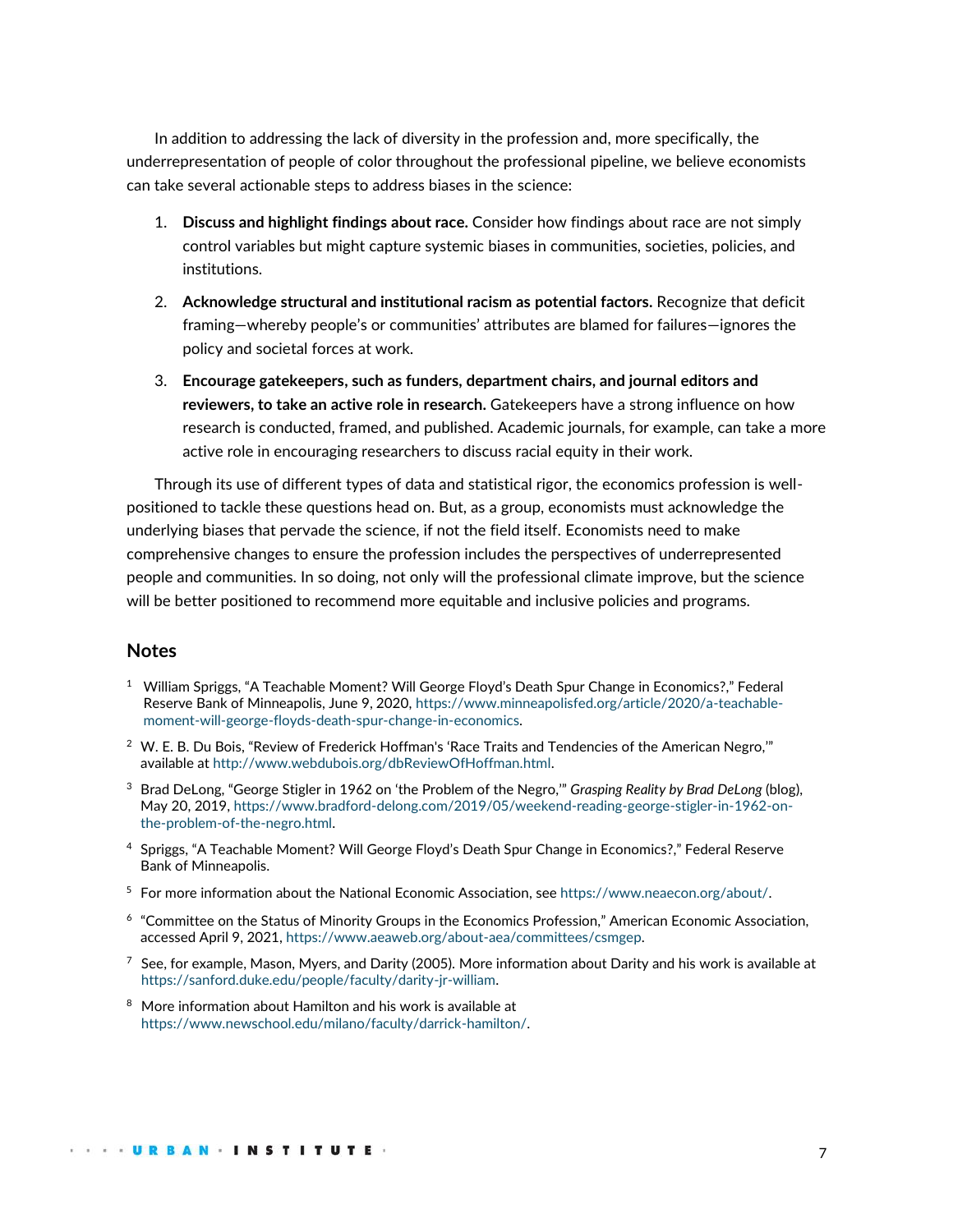- <sup>9</sup> More information about Rouse and her work is available at [https://admission.princeton.edu/academics/faculty](https://admission.princeton.edu/academics/faculty-profiles/cecilia-rouse)[profiles/cecilia-rouse.](https://admission.princeton.edu/academics/faculty-profiles/cecilia-rouse)
- <sup>10</sup> "AEA Policy on Harassment and Discrimination," American Economic Association, accessed April 8, 2021, [https://www.aeaweb.org/about-aea/aea-policy-harassment-discrimination.](https://www.aeaweb.org/about-aea/aea-policy-harassment-discrimination)
- $11$  Leto Copeley (ombudsperson), letter to the American Economic Association Executive Committee, regarding summary of reports to the ombudsperson, April 13, 2020[, https://www.aeaweb.org/about-aea/aea](https://www.aeaweb.org/about-aea/aea-ombudsperson/2020-report)[ombudsperson/2020-report.](https://www.aeaweb.org/about-aea/aea-ombudsperson/2020-report)
- $12$  As mathematical economics grew in the 1960s, Hill (1966) argued enthusiasm for mathematical economics, with complex models rooted in empirical data that have many sources of bias and error, should be tempered: "Far more work will be required to improve economic statistics before complex mathematical models can offer results worth the effort which goes into the building of the models."
- <sup>13</sup> Spriggs, "A Teachable Moment? Will George Floyd's Death Spur Change in Economics?," Federal Reserve Bank of Minneapolis.
- $14$  See table 31, "Unemployed persons by age, sex, race, Hispanic or Latino ethnicity, marital status, and duration of unemployment," in "Labor Force Statistics from the Current Population Survey," US Bureau of Labor Statistics, January 22, 2021, [https://www.bls.gov/cps/cpsaat31.htm.](https://www.bls.gov/cps/cpsaat31.htm)

### **References**

- Allgood, Sam, Lee Badgett, Amanda Bayer, Marianne Bertrand, Sandra E. Black, Nick Bloom, and Lisa D. Cook. 2019. *[AEA Professional Climate Survey: Final Report](https://www.aeaweb.org/resources/member-docs/final-climate-survey-results-sept-2019)*. Nashville: American Economic Association.
- Brown, Steven K., Kilolo Kijakazi, Charmaine Runes, and Margery Austin Turner. 2019. "[Confronting Structural](mailto:https://www.urban.org/research/publication/confronting-structural-racism-research-and-policy-analysis)  Racism in Research and [Policy Analysis: Charting a Course for Policy Research Institutions](mailto:https://www.urban.org/research/publication/confronting-structural-racism-research-and-policy-analysis)." Washington, DC: Urban Institute.
- Emmons, William R., and Lowell R. Ricketts. 2017. "College Is Not Enough: Higher Education Does Not Eliminate Racial and Ethnic Wealth Gaps." *Federal Reserve Bank of St. Louis Review* 99 (1): 7–39. [https://doi.org/10.20955/r.2017.7-39.](https://doi.org/10.20955/r.2017.7-39)
- Hill, Lewis E. 1966. "The Use and Abuse of Mathematics in Economics." *American Journal of Economics and Sociology* 25 (2): 212[. https://doi.org/10.1111/j.1536-7150.1966.tb00983.x.](https://doi.org/10.1111/j.1536-7150.1966.tb00983.x)
- Hoffman, Frederick L. 1896. "Race Traits and Tendencies of the American Negro." Saratoga, New York: American Economic Association. [https://doi.org/10.1177/000271629700900108.](https://doi.org/10.1177%2F000271629700900108)
- Hudson, Michael. 2000. "The Use and Abuse of Mathematical Economics." *Journal of Economic Studies* 27 (4/5): 292–315. [https://doi.org/10.1108/01443580010341754.](https://doi.org/10.1108/01443580010341754)
- Kendi, Ibram X. 2017. *Stamped from the Beginning: The Definitive History of Racist Ideas in America*. New York: Bold Type Books.
- ———. 2019. *How to Be an Antiracist*. New York: One World.
- Kijakazi, Kilolo, Karen Smith, and Charmaine Runes. 2019. "[African American Economic Security and the Role of](https://www.urban.org/research/publication/african-american-economic-security-and-role-social-security)  [Social Security](https://www.urban.org/research/publication/african-american-economic-security-and-role-social-security)." Washington, DC: Urban Institute.
- Lingenfelter, Sherwood G. 2007. "Possessions, Wealth, and the Cultural Identities of Persons: Anthropological Reflections." *International Bulletin of Missionary Research* 31 (4): 176–182.
- Mason, Patrick L., Samuel L. Myers Jr., and William Darity. 2005. "Is There Racism in Economic Research?" *European Journal of Political Economy* 21 (3): 755–61. [http://dx.doi.org/10.1016/j.ejpoleco.2004.07.005.](http://dx.doi.org/10.1016/j.ejpoleco.2004.07.005)
- Quillian, Lincoln, Devah Pager, Ole Hexel, and Arnfinn H. Midtbøen. 2017. "Meta-Analysis of Field Experiments Shows No Change in Racial Discrimination in Hiring over Time." *Proceedings of the National Academy of Sciences* 114 (41): 10870–75. [https://doi.org/10.1073/pnas.1706255114.](https://doi.org/10.1073/pnas.1706255114)